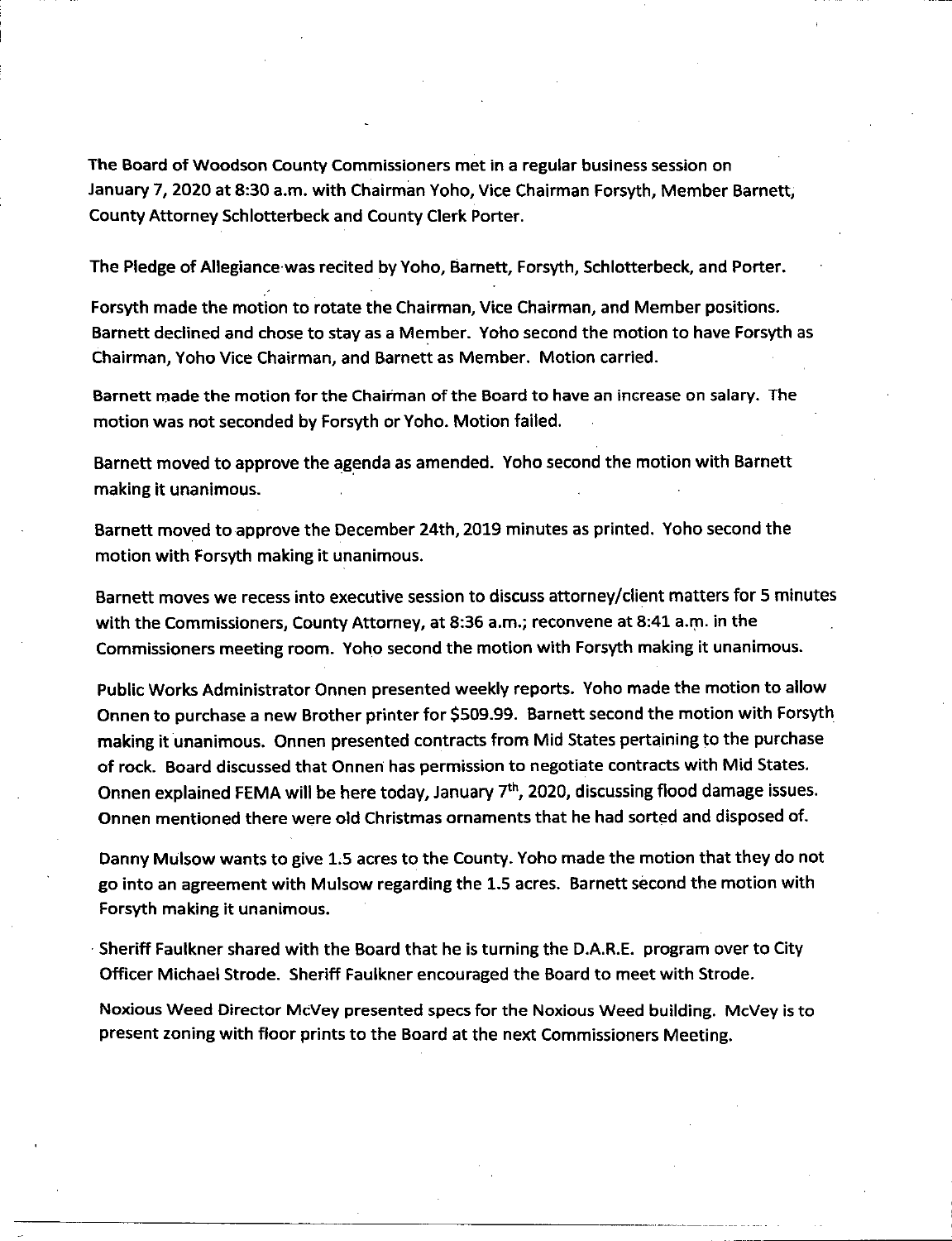Barnett made the motion to sign and accept Resolution 20-01 forthe salary and compensation of employees and officers of Woodson County. Yoho second the motion with Forsyth making it unanimous.

Barnett made the motion to sign and accept Resolution 20-02, (GAAP) the financial statements and financial reports of the County of Woodson to be prepared on the basis of cash receipts and disbursements as adjusted to show compliance with the cash basis and budget laws of this State. Yoho second the motion with Forsyth making it unanimous.

Yoho made the motion forthe invoice from Spencer/Jaynes for the EMC Insurance Companies and C.N.A Surety to be paid. Barnett second the motion with Forsyth making it unanimous.

Barnett moves we recess into executive session for nonelected personnel to protect employee confidentiality; to discuss employee performance for 10 minutes with the Commissioners, County Attorney, County Clerk and Public Works Administrator at 9:30 a.m.; reconvene at 9:40 a.m. in the Commissioners meeting room. Yoho second the motion with Forsyth making it unanimous.

The Board recessed for a break at 9:46 a.m.

The Board came back into session at 10:51 a.m. with all members present.

Frank Tidd presented to the Board his concern regarding the washout and culvert on the access road to his fields. All are in an agreement to have Road and Bridge dump rock on the access road to help with the culver and washout.

Barnett moves we recess into executive session for nonelected personnel to protect employee confidentiality; to discuss employee performance for 10 minutes with the Commissioners, County Attorney, and County Clerk at 10:22 a.m.; reconvene at 10:32 a.m. in the Commissioners meeting room. Forsyth second the motion with Yoho making it unanimous. Yoho extended the session for an additional 5 minutes starting at 10:33 a.m.; reconvene at 10:38 a.m. in the Commissioners meeting room. Barnett second the motion with Forsyth making it unanimous.

Meeting was adjourned at 10:50 a.m.

rv: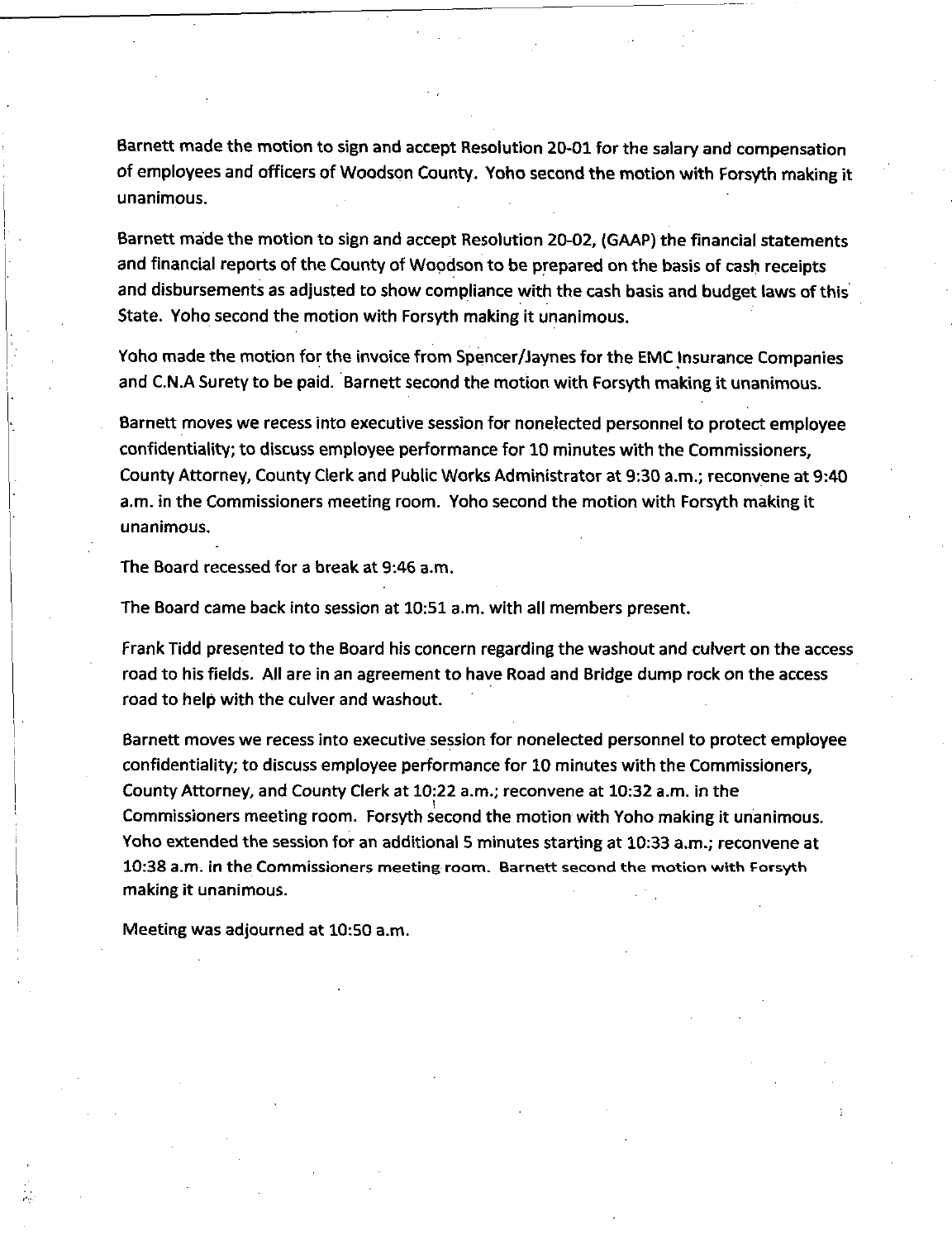Trent Forsyth, Chairman

L W W<br>Yoho, Vice-Chairman  $\bigcirc$  $\frac{\triangle \triangle \triangle}$ 

Attest: Tammy R. Porter, County Clerk

Montgomett